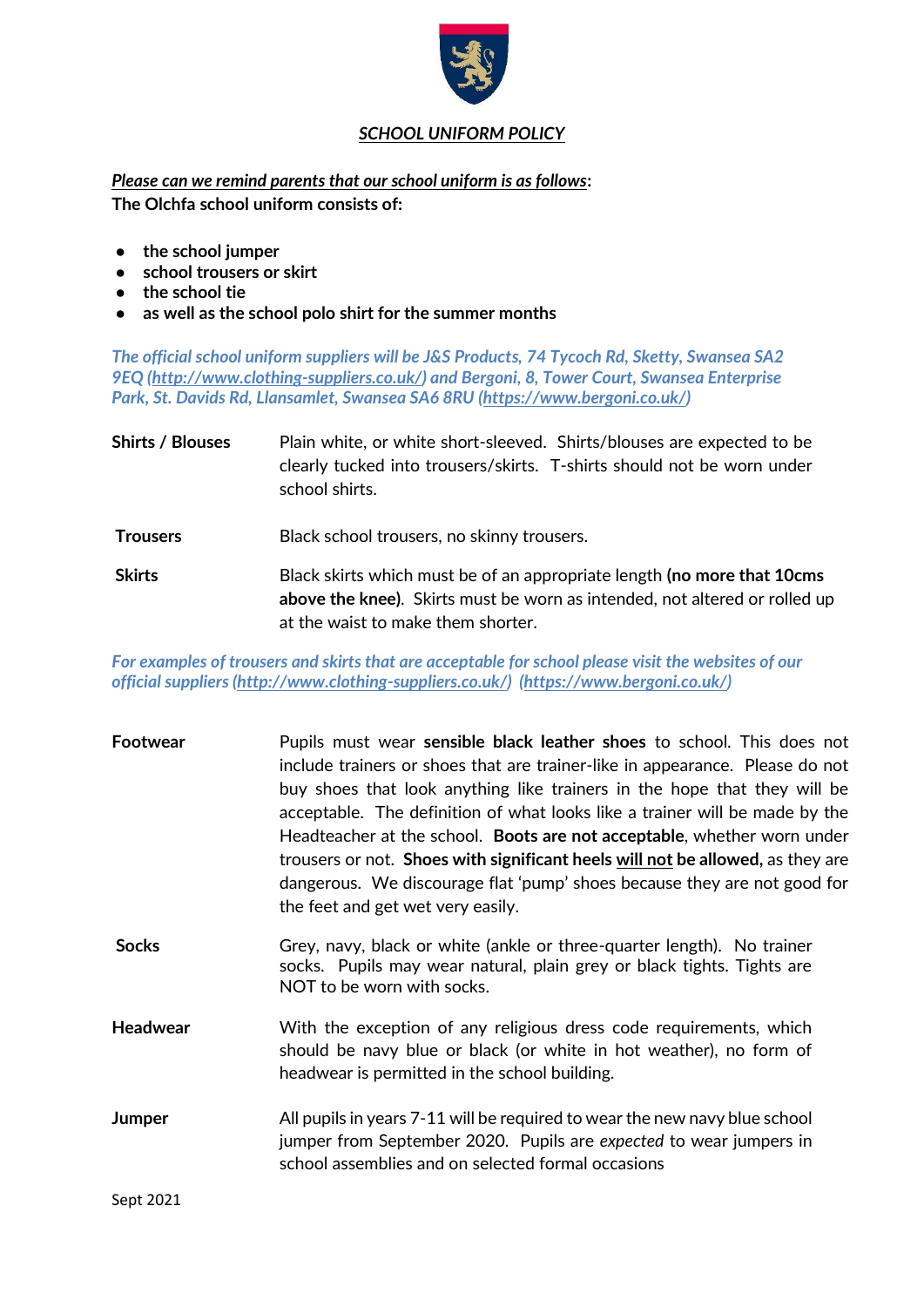- **Outdoor coats** Coats must be **plain** and either **navy blue, black or dark grey**. Whilst small logos/emblems are permitted, large logos or two-tone designs are not. Again, the final decision on what constitutes 'large', 'two tone' or a particular colour will rest with the Headteacher.
- **Scarf** Plain navy blue/black. A scarf may not be worn inside the school buildings.
- **Jewellery** No jewellery, except one small sleeper or stud per ear.
- **Make Up Concealer** should be discreet, neutral in colour and natural in appearance. False nails, nail extensions, nail varnish, mascara and false eye lashes are NOT permitted.
- **Hair** Should not be dyed with any unnatural colours. Tramlines or patterns cut into the hair are not permitted. Any hair accessories should be small and plain.

## *It is school policy that all pupils attending school must be of a neat and tidy appearance. In the event of a discrepancy, the definition of what constitutes a neat and tidy appearance will be determined by the Headteacher.*

# **THE HEADTEACHER WILL RESERVE THE RIGHT TO DETERMINE WHETHER ANY GARMENT IS SUITABLE FOR SCHOOL**

#### *FURTHER REQUIREMENTS*

#### *Physical Education*

The new **compulsory** PE kit will be supplied through the new suppliers (mentioned above) and will consist of:

- Indoor t-shirt
- Durable outdoor t-shirt
- Shorts or leggings

There are other items of sportswear that can be purchased but these are optional extras and, whilst we are more than happy for pupils to wear them, they are not part of the required core kit. These are:

- $\bullet$   $\frac{1}{4}$  zip top
- Tracksuit bottoms
- Skort
- Coat
- Socks

In addition to the above, pupils must wear studded footwear for all field based lessons. Suitable trainers must be worn for all other lessons indoors and on hard surfaces outdoors (except for sports which require bare feet). For hockey and football, pupils must wear shin pads with socks over the top for safety reasons. Pupils must have their own shin pads.